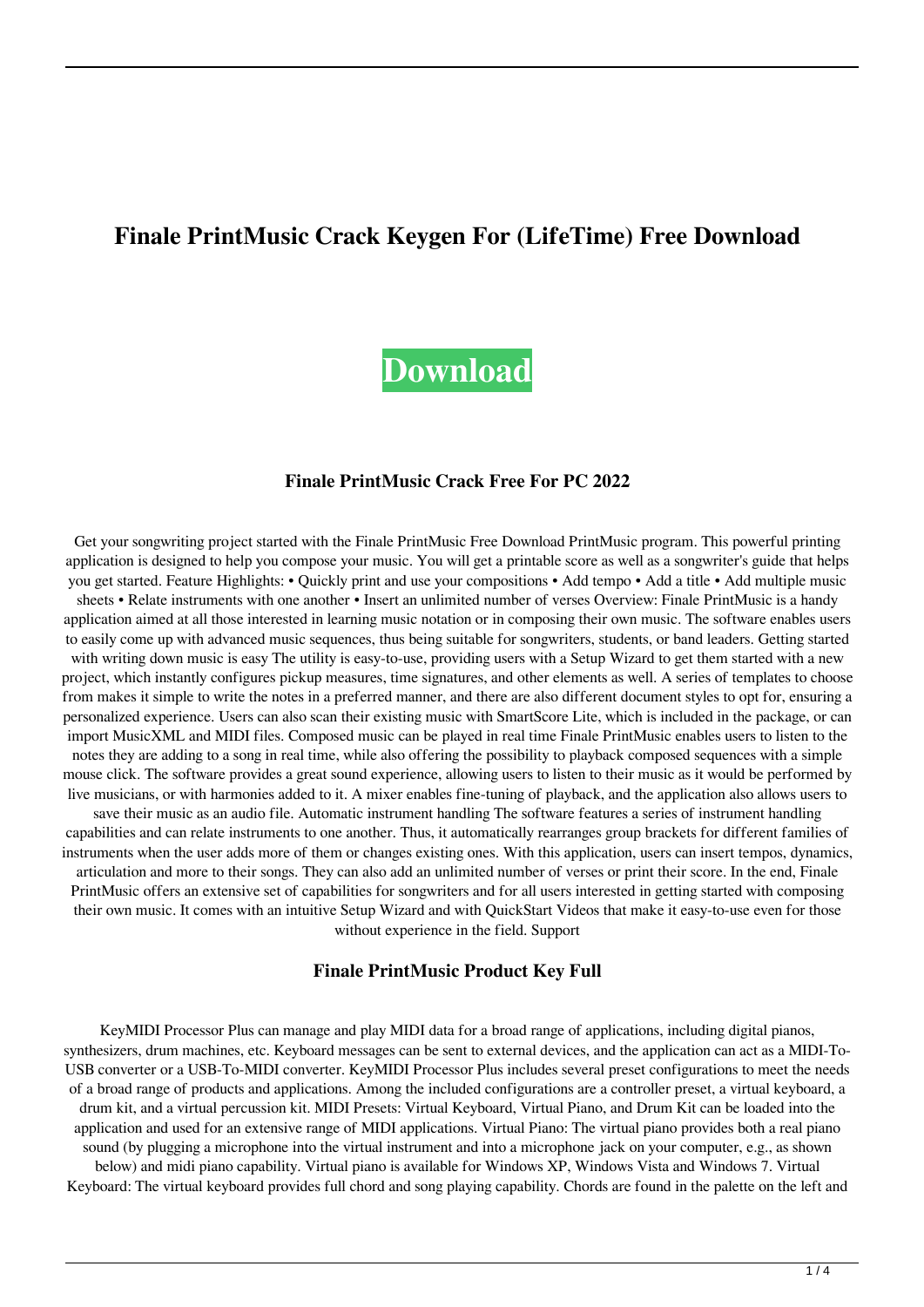can be tapped to play chords (and they can be changed if required). Songs can be played by tapping the notes on the keyboard (the notes appear when the pointer hovers over them). The song can also be played by tapping the spacebar to play chords, playing notes from the keyboard, or by tapping the previous/next buttons. More than 100 different chord patterns can be loaded into the keyboard. Each chord is assigned an octave, and there is also the ability to change octave easily. Songs can also be saved by pressing the 'Save' button. Drum Kit: The drum kit provides for real drums or drum patterns, where the default configuration (load) has three different drum kits. The drum kits can be loaded into the drum kit configuration to create drum kits with any number of drum kits. The drum kit can be loaded into the virtual keyboard and all the kits are assigned a separate MIDI channel, so drum kits can be played simultaneously or sequentially. Virtual Percussion Kit: The virtual percussion kit provides eight different drum kits (steel, wood, and hand drums) with four different drum strokes each (kick, open, down, up). The percussion kits are assigned to a separate MIDI channel. Virtual Guitar: The virtual guitar is a Windows XP/Vista/7 guitar synthesizer. This virtual instrument has 3 sounds, 6 user strings and a variety of effects, including stutter, 81e310abbf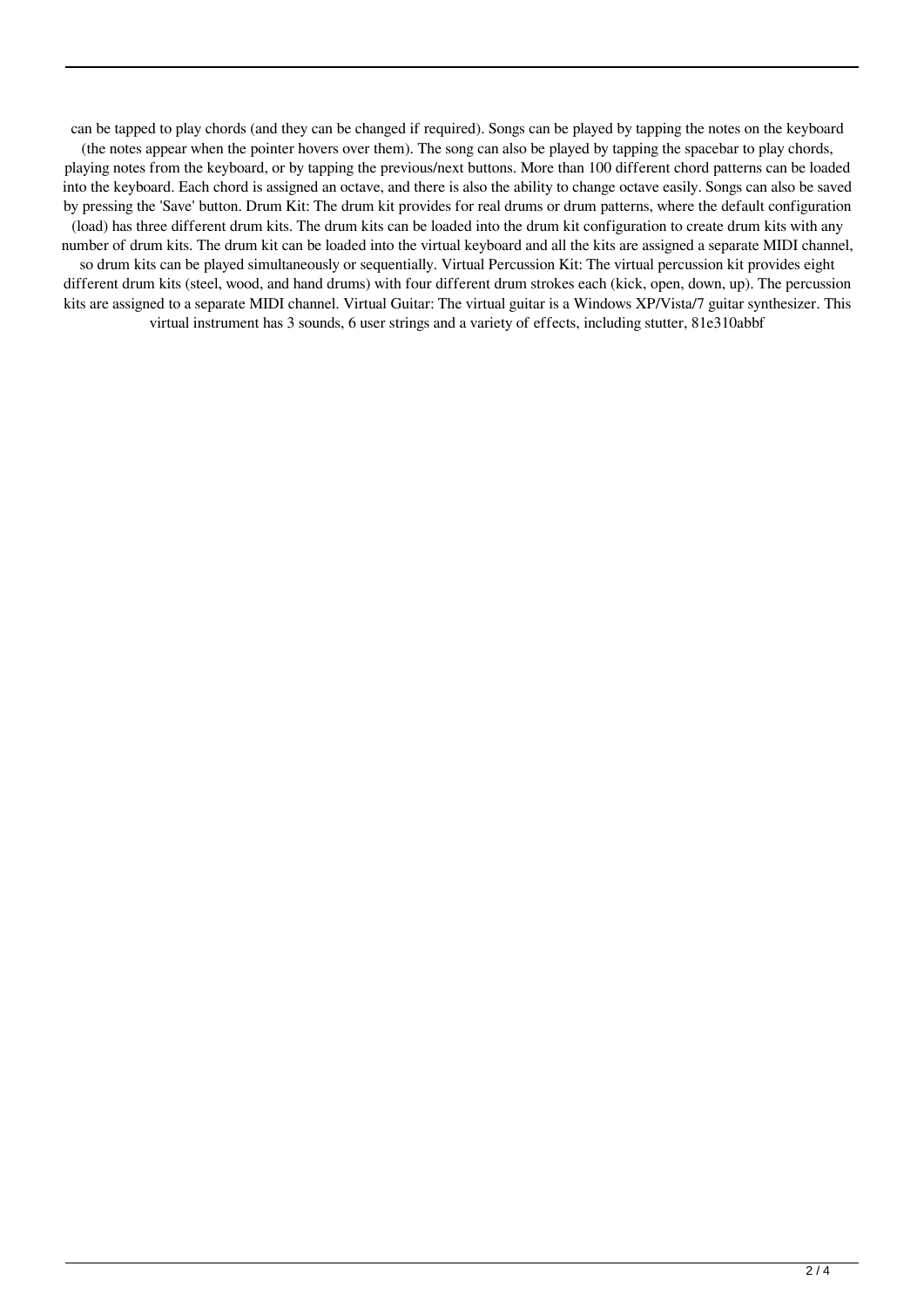### **Finale PrintMusic**

Finale PrintMusic is the powerful application you have been waiting for to write down your own music. It brings together the user-friendliness of a songwriter's standard software with the power of Finale Symphony for composing complex, layered music. Designed for those without music writing experience A Setup Wizard makes it easy to set up your document and project. It organizes all the essential elements of your song: measures, time signatures, instruments, and more. These elements are important for composing complex music, and Finale PrintMusic ensures you get them set up right from the start. A series of customizable templates makes it easy to add music to your score in a preferred way. This includes the ability to play notes as your song is being composed with real-time playback and also to listen to your music as it would be performed by a band. Automatically rearranges brackets for different families of instruments Finale PrintMusic places a special emphasis on flexibility. It automatically rearranges brackets for different families of instruments, such as electric guitar, piano, strings, and percussion, and lets you freely rearrange instruments within the groups. With this feature, Finale PrintMusic ensures that the music you compose is organized as best possible, regardless of the instruments you add to your song. You can also add as many instruments as you wish, and even exchange instruments or rearrange them later on. Great sound and mixing controls The sound is provided with a high-quality sound engine, and there are two playback modes - Realtime and Automated - to choose from. In Realtime, playback is provided with a mixer and controls, and you can control playback in the same way you would normally listen to music. In Automated mode, playback is provided by automatically processing the composition, and there are many controls that you can utilize for fine-tuning your composition. These include instrument tracks, settings, dynamics, articulations, tempos and more. You can save your composition as an audio file. To save it, you need only drag the playhead to the recording point on the timeline, and the file is automatically saved into the same folder as the composition. You can also open and play back compositions as they would be performed in a live setting, using real-time sound and the mixing control. Finale PrintMusic brings together great versatility with intuitive handling. It brings together the user-friendliness of a songwriter's standard software with the power of Finale Symphony for composing complex, layered music. It

#### **What's New In?**

Today, music is available in an increasingly wide range of styles, including rock, pop, jazz, techno, world, Latin, instrumental, and more. However, the majority of popular music is played on instruments like electric guitar, drums, bass, piano, violin, and more. So what if you are a songwriter and want to start playing like a pro? That is what AudioAcoustics Finale PrintMusic is about. It enables you to write your music in notation in such a way that it will sound nice when played back with an instrument. AudioAcoustics Finale PrintMusic helps you compose music in such a way that it will sound great with an instrument, whether it be an electric guitar, bass guitar, drums, piano, violin, flute, or more. The software does not only make it easy to compose music, but also plays it in real time. Finale PrintMusic is a perfect tool for any aspiring songwriter or for all music lovers. The software allows users to write down their own song, using templates to write down the notes in a preferred manner. The app also offers a wide range of accompaniment and instrument-handling capabilities. Finale PrintMusic - a tool for songwriting and music composition Completely free. Does not require a registration. Show more Show less Description: Instrument handling and drum editing is no easy task, but SongRemix offers all the necessary tools to make it a breeze. The application helps users create unique drum tracks in no time. SongRemix has all the tools necessary to create unique drum tracks The software comes with a wide range of tools for creating and editing sounds, loops, instruments, and more. It also comes with a drum editor that enables users to mix and edit sounds and beats in a simple, intuitive manner. Using the app, users can create and edit sounds in a flexible manner. They can add effects and changes to their music, thus making it unique. Using the Drum Editor, users can mix and edit sounds and beats. They can also write beats with any instrument, or create unique drum loops. Finale PrintMusic is a program for creating and composing music, and also for playing it. The app helps users to compose, edit, and listen to their music at the same time. Create your own songs. Compose the music you want to hear. SongRemix allows users to compose their own song using a wide range of tools. This application can help users create the sound they want, while also composing their own music. It also has some great features that make the process easy and convenient. Finale PrintMusic is a great tool for anyone who wants to compose and create their own music, using this app enables users to compose, edit, and listen to the music they compose at the same time. Finale PrintMusic enables users to create their own songs using a wide range